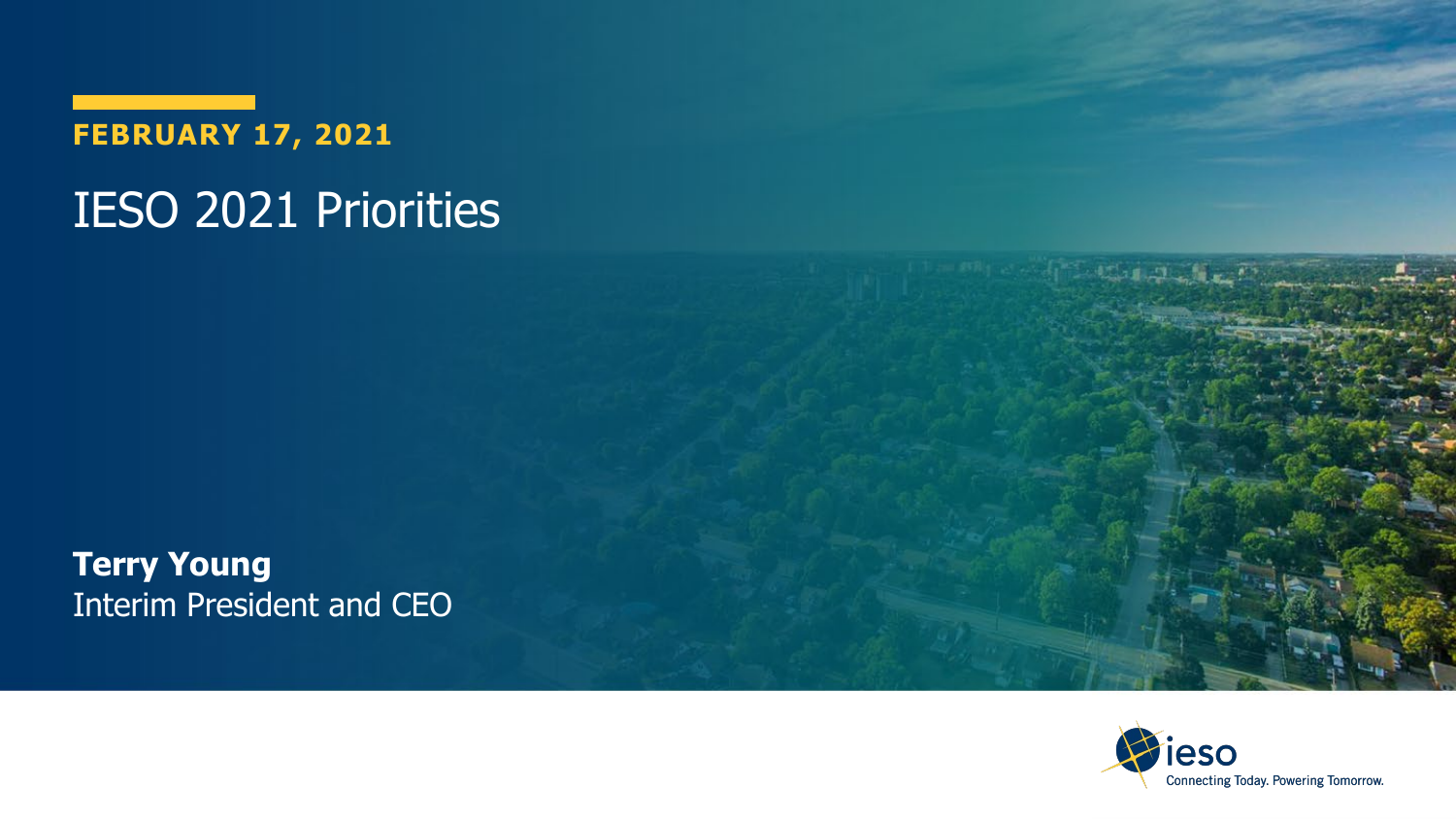#### **Overview**

- The IESO enters 2021 with a number of initiatives incremental to its core responsibilities of ensuring the reliability and affordability of Ontario's electricity system
	- Evolving the market and implementing next phase of Market Renewal
	- Preparing Ontario to meet electricity needs that grow through the decade, including implementing a resource acquisition framework and enabling resources
	- Addressing regional electricity needs, most prominently in SW Ontario
	- Promoting a stronger, resilient organizational culture to continue to serve Ontarians

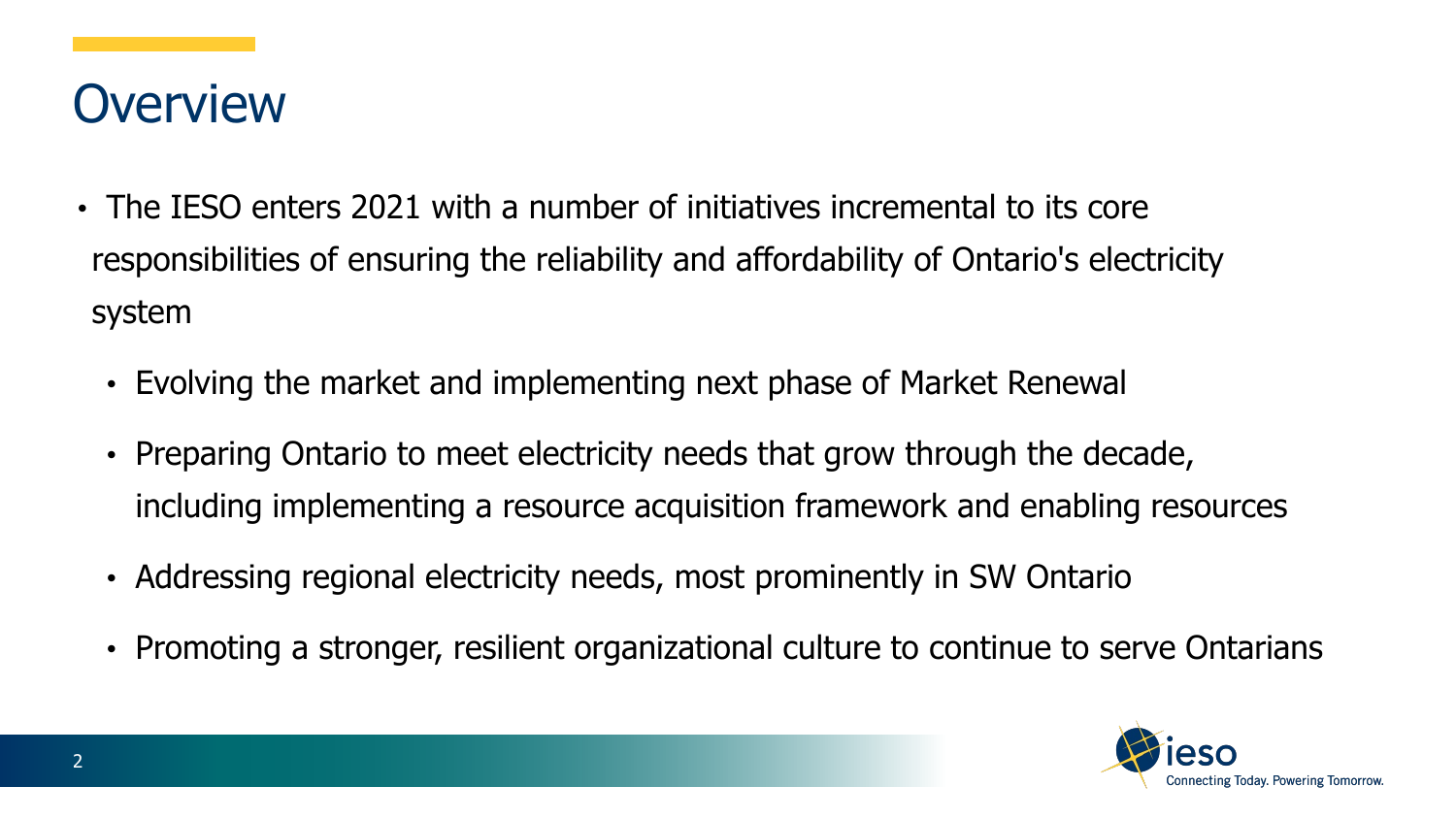### Ontario's System Needs

Focus on preparing to meet the needs that emerge through the decade

**Next five years** - prepare for Pickering retirement and fully utilize existing and available resources; acquire new ones where needed

**Next five - 10 years** – utilize resource adequacy framework, enable emerging resources and respond to broader policy direction



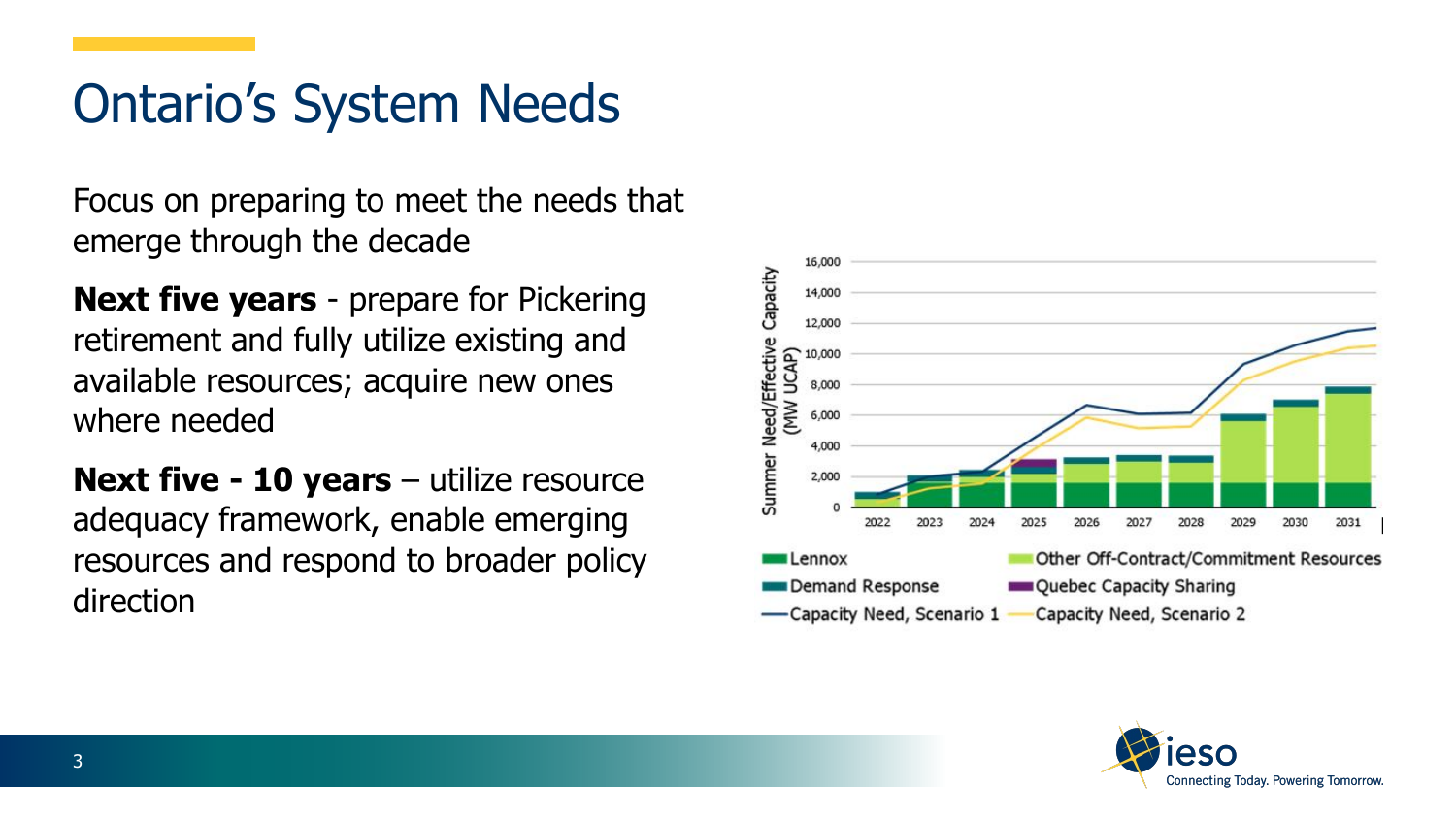#### The Path Forward – Five to 10 year Plan

- Creating a path forward for the next 5 to 10 years engaging the sector on how to meet future needs over the next decade
- The IESO's Resource Adequacy Framework details the short, medium, and long-term acquisition tools that the IESO will use; now moving into operationalization
- Develop the Annual Acquisition Report, which together with the Annual Planning Outlook, defines electricity needs and the mechanisms and resources that will be used to address them
- Focus on transition efforts required to facilitate integration into that framework through competitive procurement
- Work with government on its effort to refocus Ontario's energy planning framework

4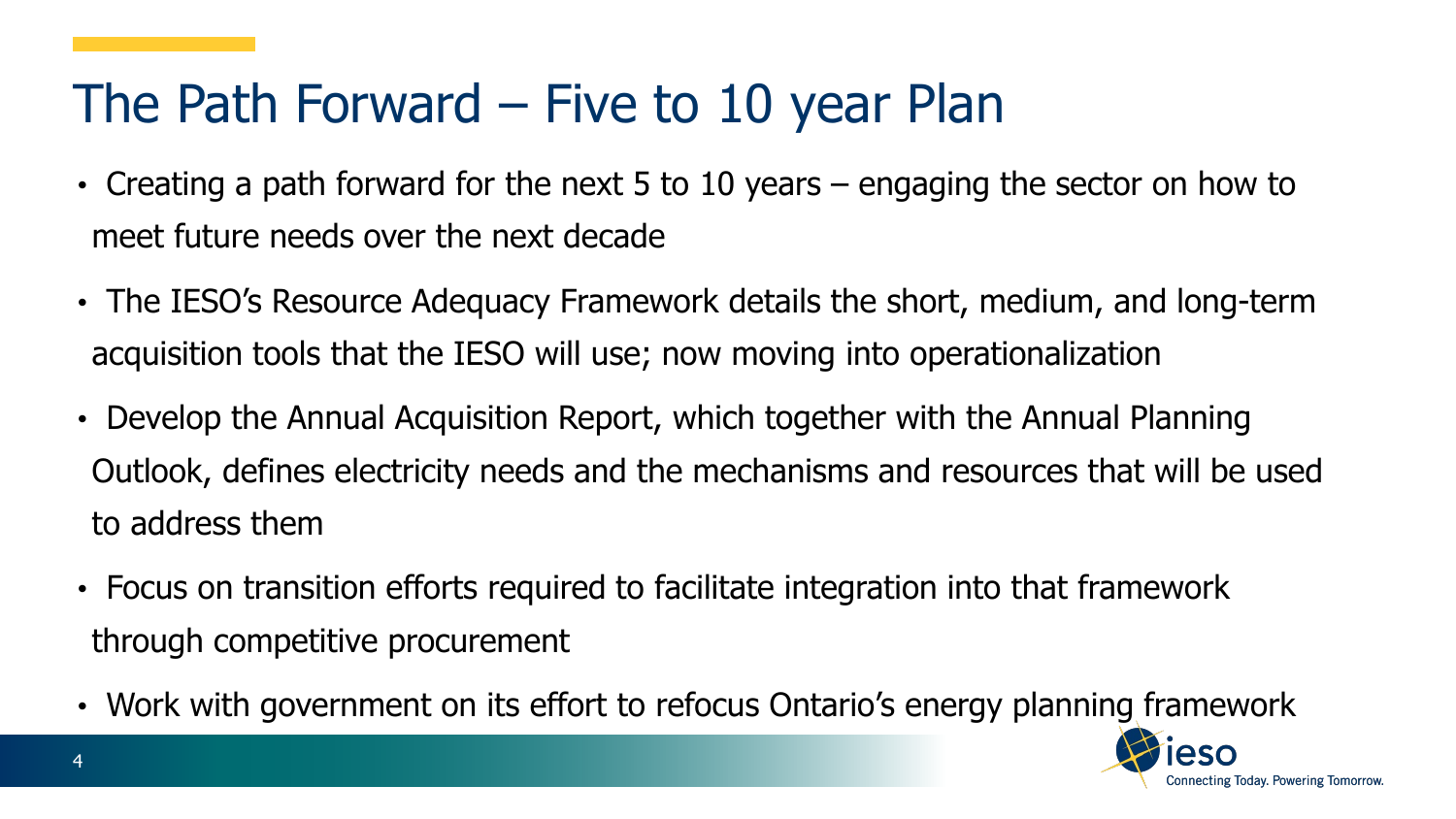### Preparing the Capacity Auction

- Building off the success of the Demand Response Auction, the IESO ran its first Capacity Auction in 2020 which it will continue to run annually – providing a stable mechanism for resources that can meet changing short-term needs
- Over the next five years, the IESO intends to make incremental changes to increase competition and performance
- The annual auction, with two six-month commitment periods, is expected to be a key vehicle for acquiring capacity over the first half of this decade; mechanisms with mid and long-term commitments will meet needs emerging over the latter half

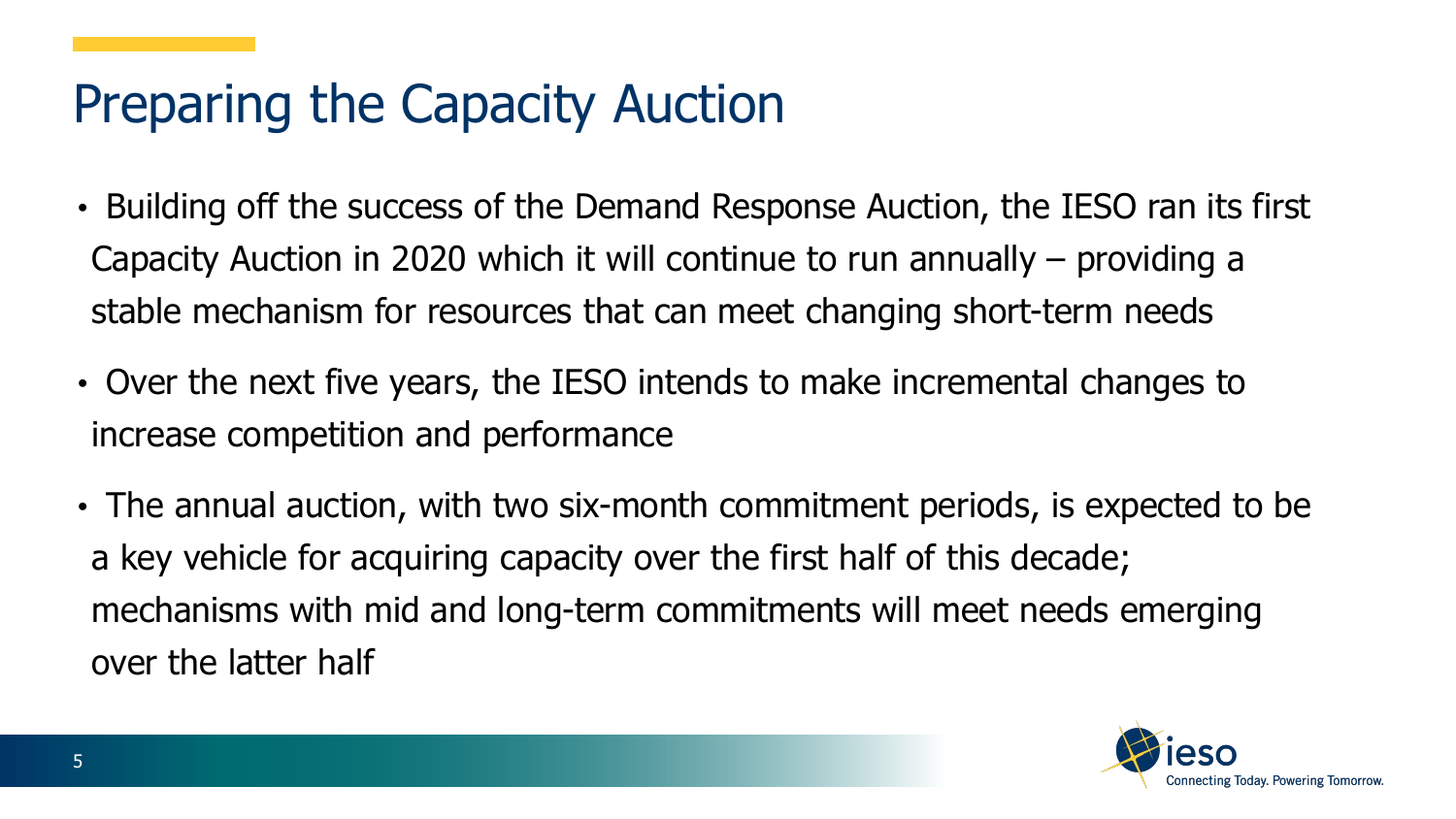# Enabling Resources

- Innovation efforts will be focused on enabling **existing** and **emerging** resources to better participate in the IESO administered markets, ensuring we make the most of these resources
- Existing resources: The IESO will work with stakeholders to develop a work plan to enable existing resource types to participate more fully in the IESO-administered markets
- Emerging resources: To better understand opportunities to integrate emerging resources, the IESO will develop a Distributed Energy Resources roadmap and DER potential study to help prioritize its activities as well as study the potential benefits of hybrid resources
- Continuing to work with the Ontario Energy Board to ensure a coordinated and collaborative effort to enhance innovation within Ontario

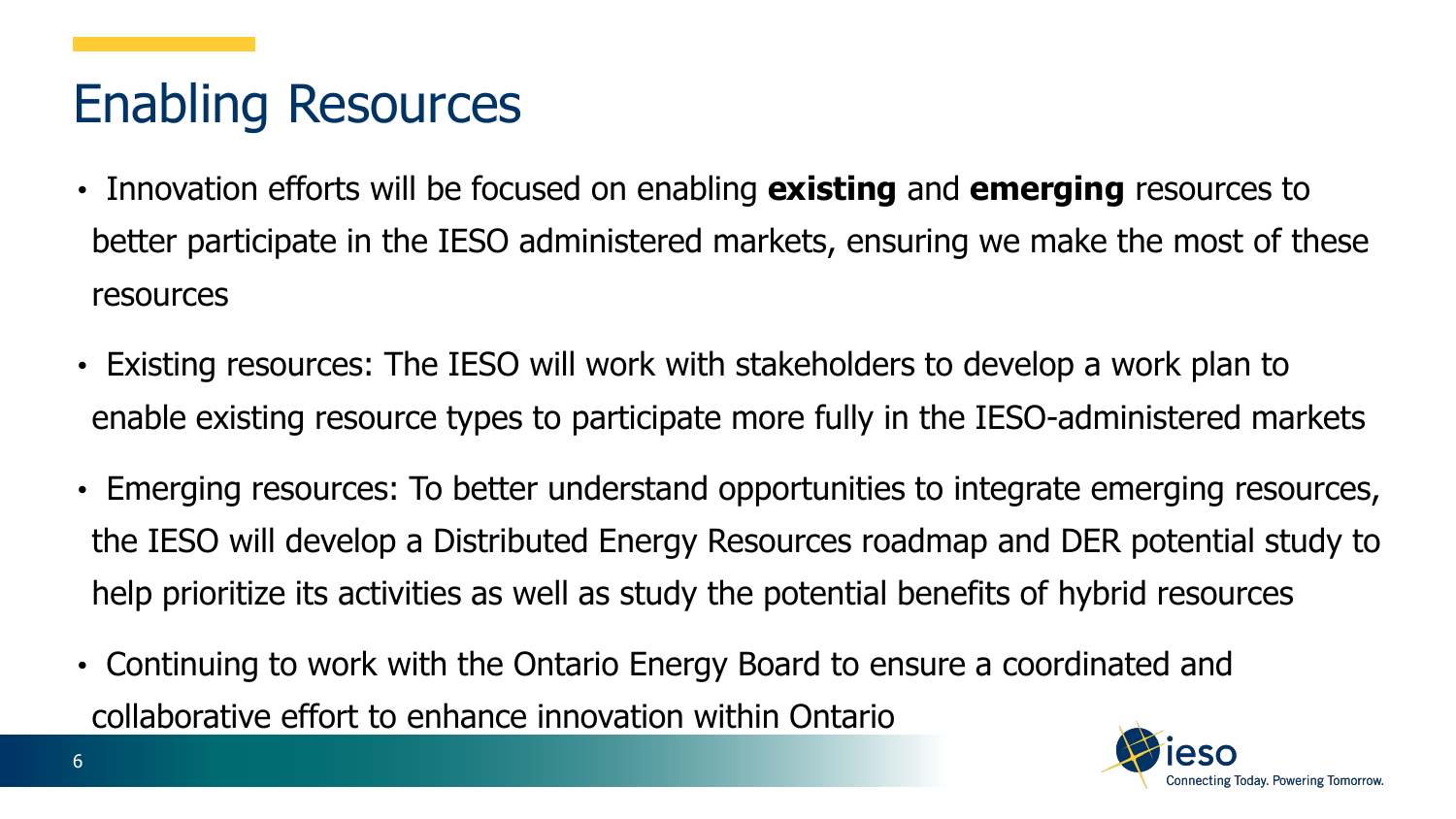### Market Renewal and the Evolving Energy Market

- The design phase of the Market Renewal project will be completed in Q1 with the Board approval of the detailed design
- Activities this year will focus on moving fully into the implementation stage, including the development of market rules and manuals along with continued stakeholder engagement
- The IESO will continue to address opportunities to improve efficiencies in the existing market – including issues raised by the Market Surveillance Panel

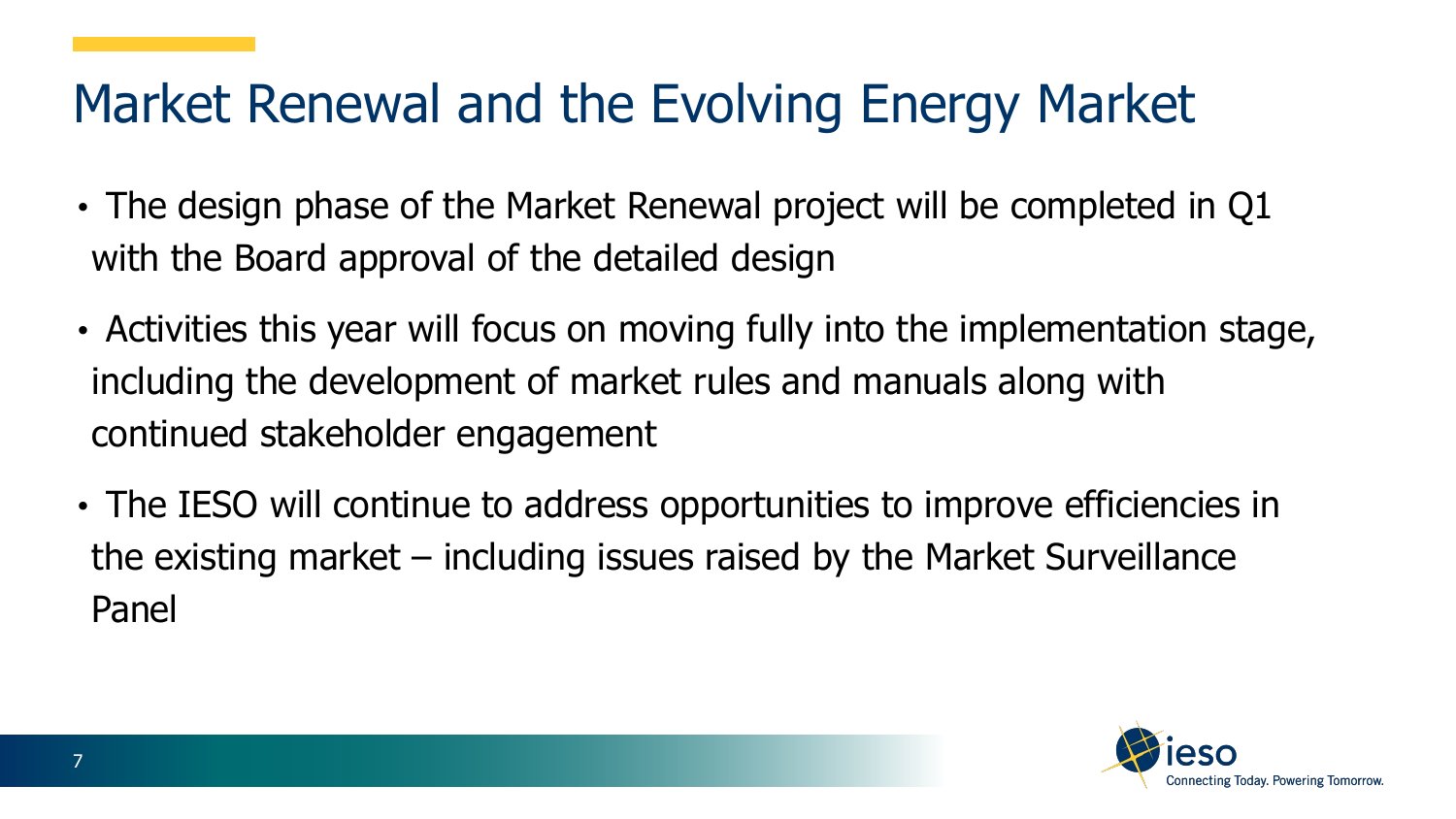# Engagement as a Platform for Change

- Over the last year, the IESO refined its engagement processes to bring forward a broad range of perspectives to inform its decision-making
- These enhancements include:
	- A new stakeholder engagement framework
	- Expanded community engagement activities and regional networks
- These platforms will be critical as they will provide transparency and inclusiveness, facilitate communication and share outcomes as we work toward specific decisions about the future of our sector

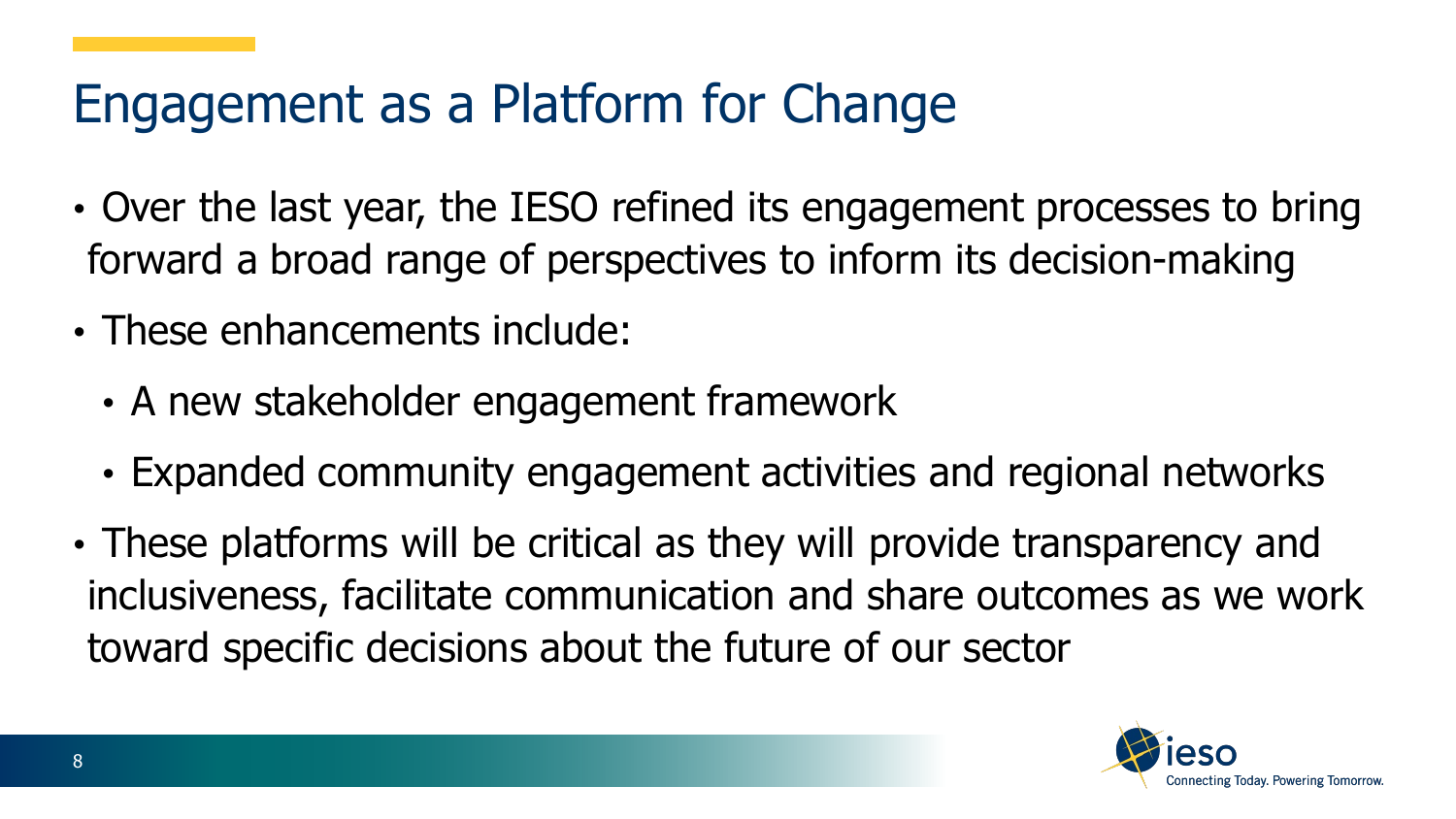#### For Example: Meeting Needs in SW Ontario

Growing agricultural demand in SW Ontario provides a case study in the value of integrated approach to meeting local needs

Integrated Regional Plans and robust community engagement allow us to bring forward a variety of solutions.

- Transmission enhancements
- Energy efficiency
- **Innovation**
- Local generation capacity



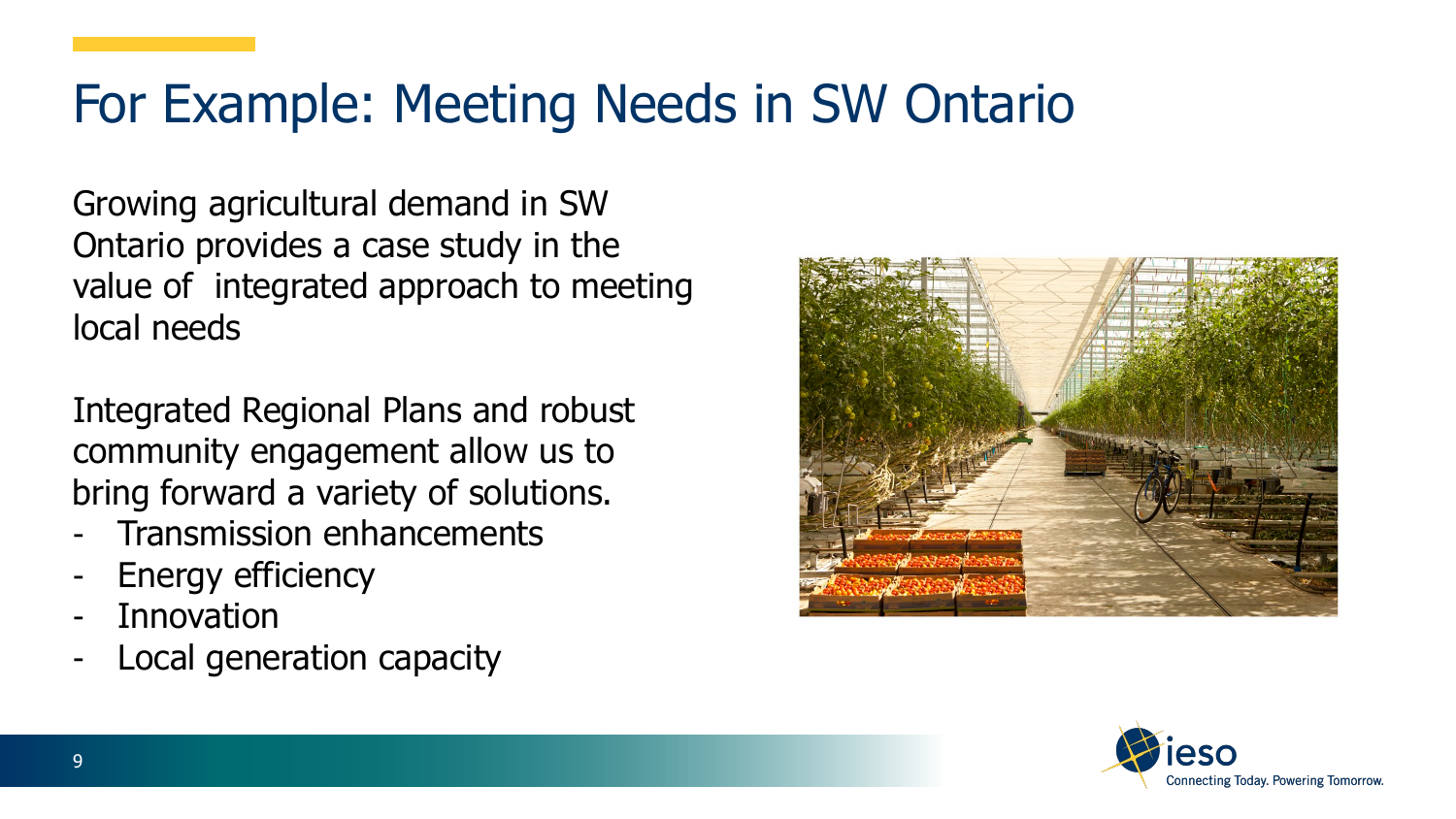# IESO Business Transformation

- The IESO is looking at how to transform the business to respond to current realities
- The continued pandemic has changed how we work and interact with each other – working from home will be standard business practice
- Organizations are also examining company culture and actions needed to build a safe, equitable, diverse and inclusive workplace - the IESO is no exception
- We are committed to being an organization with highly-engaged employees, dedicated to providing a reliable and cost-effective energy supply